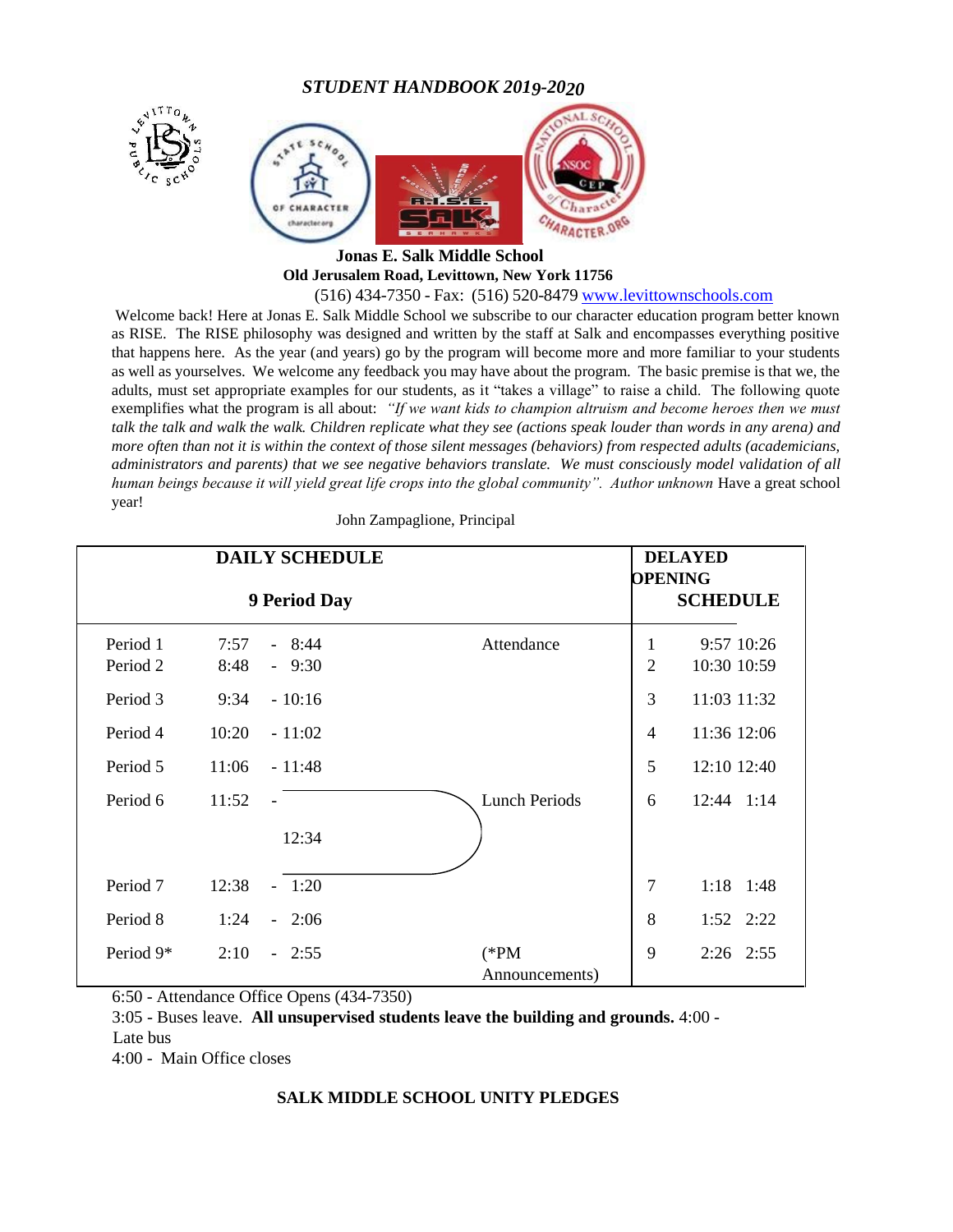- As a member of the Salk Middle School Community, I will treat every student respectfully without regard to a person's age, gender, national origin, race, religion, or other individual differences.
- I promise to contact a caring adult at Salk and tell them immediately if I see or hear about a weapon in a student's possession or about a potentially dangerous situation.
- My child and I understand and consent to the Salk Middle School Unity Pledges.

Student Signature Parent/Guardian Signature

"No person shall be excluded from participation in, be denied the benefits of, or be discriminated against, under any educational program, or activity, or service, in this district, on the basis of race, color, sex, national origin, creed or religion, marital status, age, or disability."

### **JONAS E. SALK MIDDLE SCHOOL ADMINISTRATION**  520-8470

| Principal $\ldots \ldots \ldots$ J. Zampaglione 434-7354                                                 |  |  |  |  |
|----------------------------------------------------------------------------------------------------------|--|--|--|--|
| Assistant Principal A. O'Grady 434-7357                                                                  |  |  |  |  |
| Dean of Students D. Agovino 434-7376                                                                     |  |  |  |  |
| <b>CHAIRPERSONS</b>                                                                                      |  |  |  |  |
| Guidance M. O'Sullivan434-7364                                                                           |  |  |  |  |
| $Dh$ $Ld$ $Ld$ $Lg$ $Lg$ $Lg$ $Lg$ $Lg$ $Lg$ $Lg$ $Lg$ $Lg$ $Lg$ $Lg$ $Lg$ $Lg$ $Lg$ $Lg$ $Lg$ $Lg$ $L<$ |  |  |  |  |

Physical Education . . J. Aiello . . . . . 434-7354 Special Education . . . R. Cirillo . . . . .434-7354

#### **STUDENT SERVICES**

| Attendance F. Frankel434-7356 |  |
|-------------------------------|--|
| S. Tarone 434-7359            |  |

S.Gentile . . . . 434-7358 . Main Office . . . . . . . E. Curran . . . . ..434-7354 Guidance Counselor J. Caulfield . . . .434-7364 Guidance Counselor M. Gaufman……434- 7364 Guidance Counselor M. Lyons . . . . ..434- 7364 Guidance Counselor M. Hodge …….434-7364 Guidance Secretary K. Arbiter  $\ldots$ . 434-7364 Librarian . . . . . . . . . K. Anderson . .434-7380 Nurse . . . . . . . . . . . . J. Berkowitz . . .434-7385 434- 7386 Psychologist . . . . .B. Monteiro-Grady 434-7354 J. Chiarello 434-7372 C. Fives – 434-7115

Social Workers: …… N. Williams. . . .434-7354 M. Miceli. . . . .434-7354

#### **BUILDING SERVICES**

Head Custodian . . . . Tom Duwe . . .

PTSA President:…… R. Costa……..

### **I. ATTENDANCE REGULATIONS**

#### **ATTENDANCE TELEPHONE: Ext:**

The single most important aspect of good attendance is attitude: It is not only a right but a privilege to learn. The student who regards attendance as essential is rarely, if ever, absent. **Regular attendance is expected of each student. (Dist. Attendance Policy, Pg. 1.)** 

Should a student have a chronic problem with attendance or tardiness, the Assistant Principal will set up an appointment with the parent, child, and other appropriate school officials.

### **1. Arrival to School:**

**a) Students may enter the building at 7:00 a.m. Students dropped off by parents or who walk to school may enter the building through the auditorium lobby doors. Bus drop off and pick-up will be in between Salk and MacArthur. Those students will enter the building via the doors on either side of Salk's cafeterias. The first bell rings at 7:45**. At 7:45 students may go to their lockers and report to first period classes. **Students entering before 7:45 may:** (1) Report to the blue cafeteria to the \*supervised breakfast program. (2) Report to a teacher's classroom for extra help. (This must be previously arranged with the teacher.)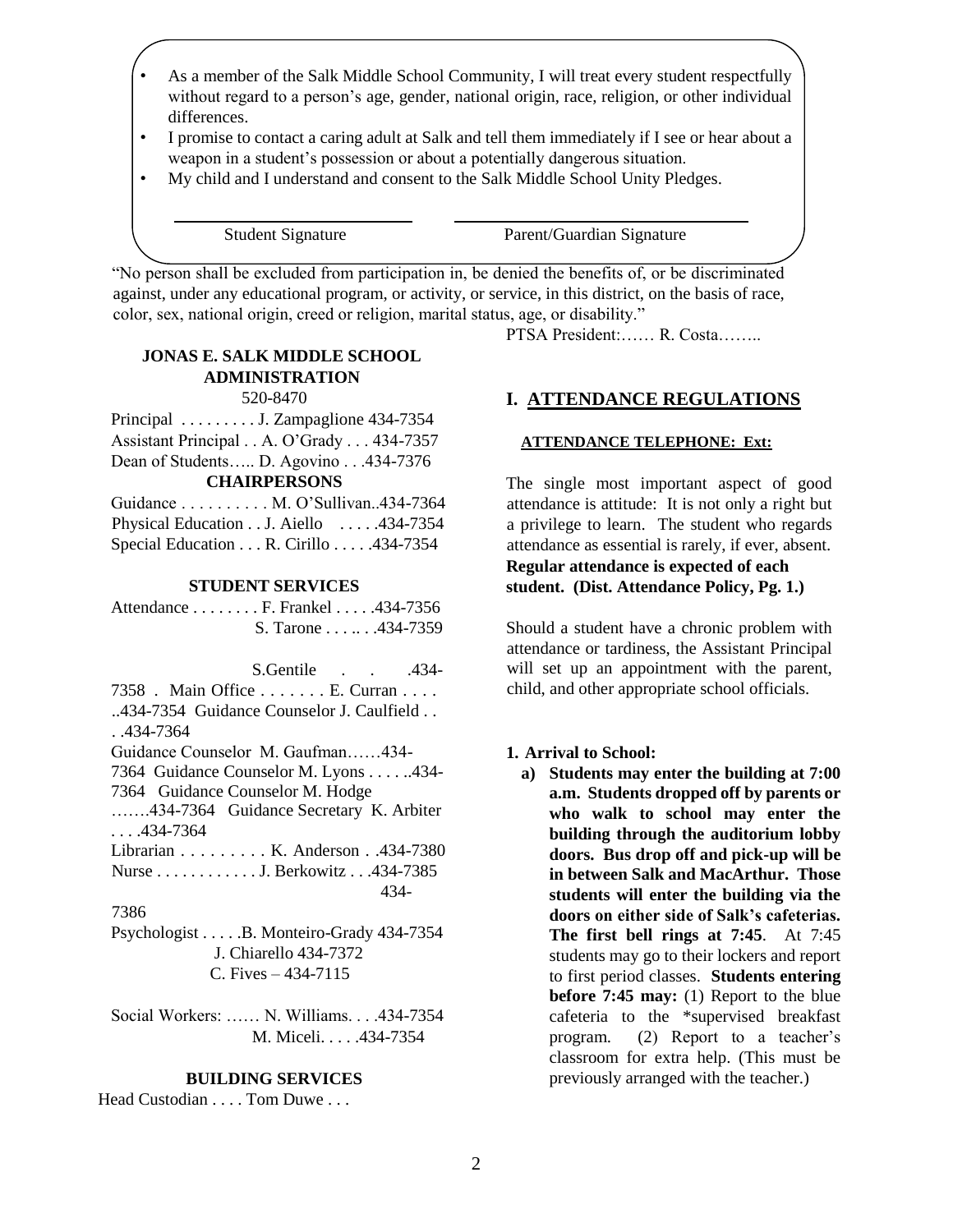(3) Remain in the Auditorium Lobby until the first bell (supervised).

- **b)** Students must be in a supervised area at all times.Loitering in the halls and decorating lockers is prohibited.
- **c) Students not in their seats at 7:57 a.m. will be marked "late to school." \* Breakfast Program** – Breakfast is available for \$1.25 in the green cafeteria from 7:00 to 7:40 a.m. Students may also use this time to read and prepare for the day if they do not wish to eat breakfast. (Menu available on-line under the "about us" tab of www.levittownschools.com)
- **2. Absence** Parents are reminded to call the ATTENDANCE OFFICE (ext. 114) with the reason for a child's absence, and are required to provide the students with a note when the child returns to school. **Students who are absent during the regular school day will NOT be permitted to participate in afterschool activities.** Students are responsible for arranging with each teacher to make up missed work.
- **3. For students taking courses for high school credit** (Living Environment, Studio In Art, 8<sup>th</sup> Grade Foreign language & Algebra), the following policy will also apply: Students with greater than **10** absences for a half-year course or **20** absences for a full-year course will **not** receive credit for that course (as per District Attendance Policy, pgs. 3-4, available upon request.)

**Any student requiring crutches or use of the elevator** for any reason must provide the nurse with a doctor's written permission before returning to classes and athletics.

### **4. (ATED's = Absences**, **Tardiness and Early Departures)**

a) **Excused ATDE'S**: State Education Law recognizes only the following as legal ATED's: personal illness, death in the family, religious observance, quarantine, required court appearance, attendance at recognized clinic, school-authorized activity, remedial health treatment, and impassable roads.

b) **Unexcused ATED's:** occur when a pupil is absent from school with the knowledge and consent, stated or implied, of his parent, for other than legal reasons. **Some examples are babysitting, shopping, working and family vacations.** All illegal absences are recorded on the student's permanent record. **Teachers are not required to provide student work for unexcused ATED's.** 

I have read and understand the Attendance Policy as it applies to my son/daughter.

Parent/Guardian

- **5. Truancy** A student sent to school, whose parents expect him/her to be in school, but does not attend is *truant*. Truancy is a violation of the law. The consequence is in-school suspension.
- **6.** Late Arrival Students arriving to school late

(after 7:57 a.m.) must report to the ATTENDANCE OFFICE with a note. After the fourth late to school (or to class) and each time thereafter, detention will be assigned (although students must bring a written excuse, detention may still be issued.)

- a) A doctor's note may be required in cases of excessive lateness/absence.
- b) Frequent or chronic lateness will result in loss of some extracurricular events (dances, trips, etc.).
- **7. Tardiness** Any student **not in his/her classroom seat at the start of the period is late.** Students may enter the building at 7:00 a.m.
- **8. Cutting class:** will result in a suspension.
- **9. Leaving the Building Early** Students who need to leave the building during school hours are required to have a note signed by a parent or guardian, to be turned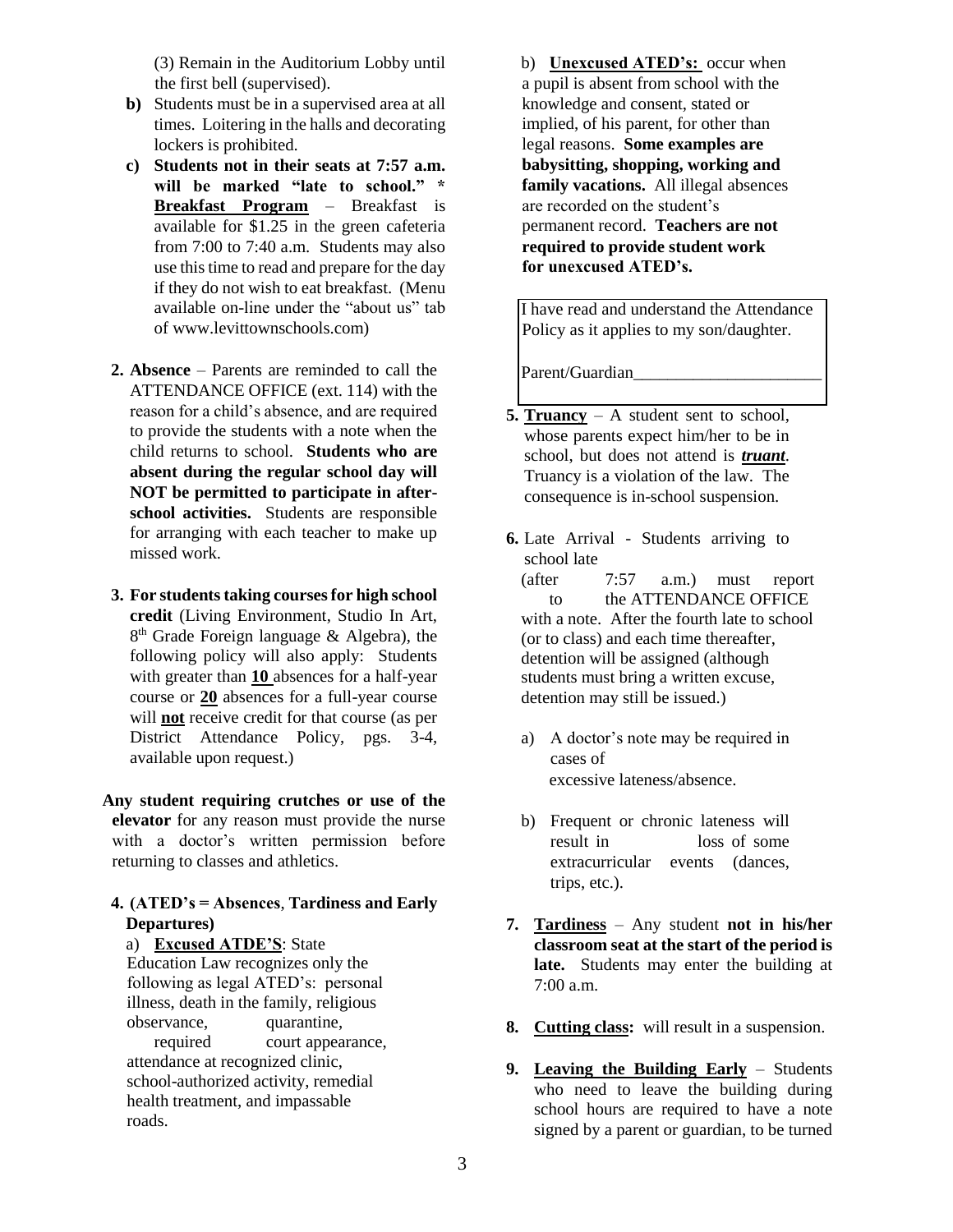in during homeroom to the Attendance Office. Students who become ill during the school day need permission from the school nurse in order to leave school. The nurse will contact parents. No student is permitted to leave during school hours without a parent/guardian.

### **10. Dismissal**

a) Period 9 ends at 2:55 p.m. At that time, students can go to their lockers and get materials to take home. From there, they can (1) leave for home (buses leave Salk at 3:10), (2) report to an after-school activity (clubs, sports, detention). **\*Students may not:** (1) leave school grounds and come back unless accompanied by a parent, (2) remain in the building or on school grounds if not involved in a supervised activity.

b) The first late bus arrives at approximately 4:00pm (see page 5 for details). No students, (including walkers) will be dismissed until that time. Parents wishing to pick up students before that time must report to the Main Office.

### **DELAYED OPENING OR EMERGENCY SCHOOL CLOSING** In the event of inclement weather, **DO NOT**

**CALL THE SCHOOL DISTRICT.** Listen to local radio and TV stations which will

announce whether schools will be closed for the day or will follow a delayed-opening schedule (see Pg. 1).

**11.** The district website will also post delayed opening/school closing information: [www.levittownschools.com](http://www.levittownschools.com/) and "Connect Ed" messages will be used when possible.

**\*Special note: Attendance on field trips, dances and end-of the-year activities (i.e. grade-level trips, field day, Moving-Up ceremony/dance) are contingent upon good behavior, attendance and academic performance.** 

# **A. BUILDING RULES**

**Respect the rights of others. Each student will respect himself as well as others at all times. Appropriate conduct, language, and dress are expected at all times and students should exhibit high personal standards.** 

- **1.** Students are expected to follow school rules and regulations and accept the leadership of all building staff. Failure to comply with directives of school personnel is considered insubordination and will result in suspension or other disciplinary action.
- **2.** A teacher must be in the classroom before a student may enter the room.
- **3.** At 7:57 a.m., all students are expected to be seated in class.
- **4. All students not involved in a supervised school-sponsored activity are to leave the building by 2:55 p.m.** Once students are dismissed, they are not to return to the building or loiter on school grounds. **Only students who have valid reasons for returning may do so and they must be accompanied by a parent.**
- **5.** Students may be in the halls while classes are in session only if they have a signed hall pass, and should only be used in an emergency.

# B. **CARE OF SCHOOL PROPERTY**

Students are responsible for taking care of the books and materials issued to them (locks uniforms, etc). Books should be covered. Student's and teacher's name should be clearly written on the inside cover. (Issued book numbers are to be put in reminder binder and signed by

# **II. STUDENT GUIDELINES**

The guidelines are designed to assure the safety and health of the students and to allow the best atmosphere for learning.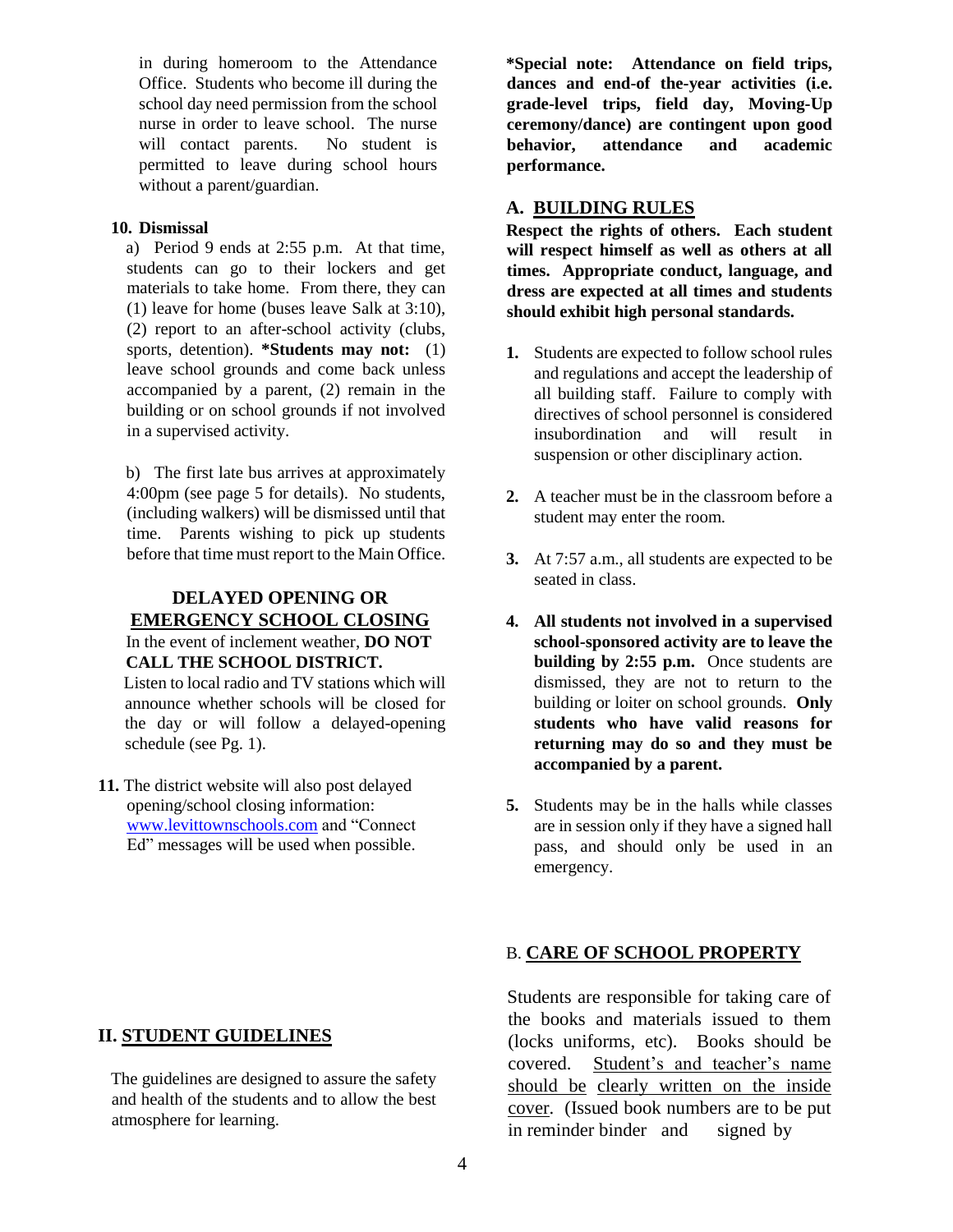parents.) **If district/school property is lost, damaged or stolen, the student/parent has the responsibility to pay the article's replacement value**. Effective immediately, failure to pay for the article's replacement value will result in the loss of selective privileges that are a part of the school's rich and varied extra-curricular program. Specifically, students with delinquent book accounts will not be allowed to participate in any of the following activities:

- 1. Honor Societies: (National, Tri-M, Language, etc.)
- 2. School Dances.
- 3. After-school activities: sports, clubs, etc.
- 4. 8<sup>th</sup> Grade Moving-Up Day
- 5. Field Trips

Reminders of delinquent book accounts will be sent to parents when report cards are issued throughout the school year. Current students with delinquent accounts will be given 30 days to clear their account before losing their privileges.

1. Any student who vandalizes a desk, bulletin board or any other piece of school property must either pay for the damage or do whatever repair is necessary to refinish what she/he has damaged. **Vandalism and Graffiti** are punishable by suspension. In some cases, the police will be notified.

# **C. LOCKERS**

The school is not responsible for any loss incurred from the use of lockers. Please follow these guidelines. **Only school-issued locks may be used.\*** 

- 1. Use **ONLY** the locker and lock assigned to you.
- 2. Make sure your locker is closed and the lock snapped shut.
- 3. The combination of your lock should **NEVER**  be given to anyone. Sharing lockers is prohibited.
- 4. If your lock or locker cannot be opened or will not close properly, go to the Main Office for help.
- 5. **"Gift wrapping" lockers before or after school is prohibited. (See #4 under Building Rules.)**

# **D. LUNCH**

Please help make the cafeteria a pleasant place to eat, relax and socialize by following simple rules of courtesy and showing respect for the rights of others.

- 1. All students should be in the lunch room at the start of the period. Students are expected to:
	- a. Enter the cafeteria in an orderly manner.
	- b. Follow directions given by the staff at all times.
	- c. Keep their table and floor area clean.
	- d. Avoid pushing or other horseplay in the cafeteria.
	- e. Asking others for money is strictly forbidden.
	- **\* Misbehavior in the cafeteria will result in disciplinary consequences.**

# **E. SCHOOL BUS POLICY**

Buses are prohibited for students' transportation if they live ¾ mile from school. Buses arrive at their pick-up points at specific times. Students must be on time; the bus will not wait. In the event of emergency closing, secondary students (grades  $6 - 12$ ) may be dismissed up to 30 minutes early without parental notification.

# **I.Bus Rules:**

- **A.** The late bus is available only for bus students who stay for extra help, clubs, or athletics. Students must have a signed bus pass to board the late bus.
- **B.** The bus driver is, at all times, in full charge of his/her bus. Disobedience to his/her commands may result in the suspension of the privilege to ride the bus.
- **C.** In order to insure maximum safety:
	- 1. Respect private property at and near your bus stop.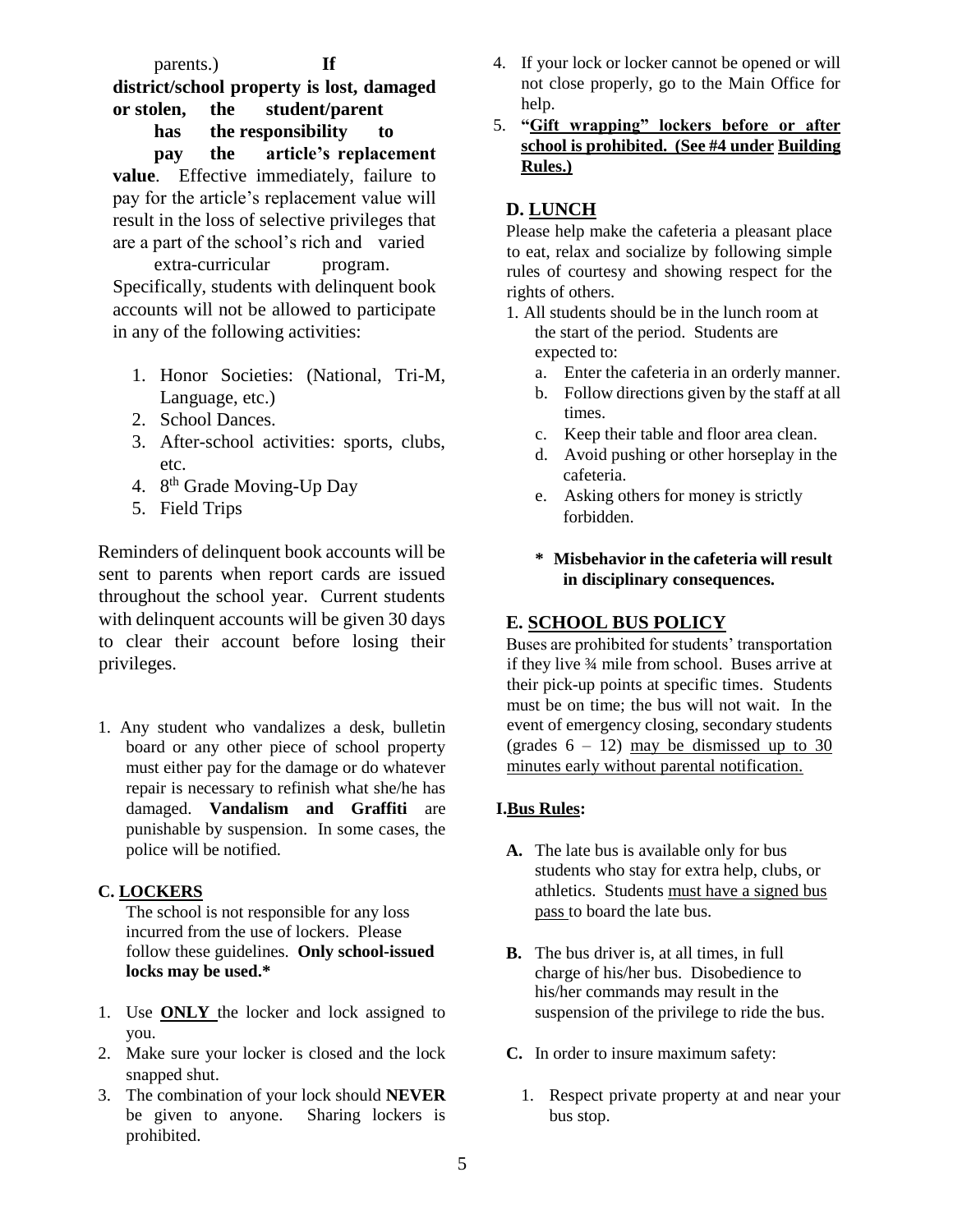- 2. Move directly to a seat; remain seated until bus arrives at school/home.
- 3. Do not extend arms or limbs out of the window.
- 4. Keep aisles clear of books & other items.
- 5. Respect the bus driver; do not cause unnecessary distractions.
- 6. Leave the bus quickly and in an orderly manner; do not touch the bus as it pulls away.
- 7. Follow carefully the driver's instructions regarding crossing a street in front of the bus.
- **D.** The following conduct is unacceptable on bus and may result in suspension from transportation and/or school:
	- 1. Standing or changing seats on a moving bus
	- 2. Shouting, abusive or obscene language
	- 3. Smoking/Vaping (suspension from school)
	- 4. Fighting or pushing
	- 5. Throwing objects out of the bus
	- 6. Defacing or destroying property or equipment on the bus
	- 7. Touching or using any bus controls or emergency exits
	- 8. Any other action which is not considered reasonable, or is dangerous or distracting to the driver (District Code of Conduct, Pg. 5)
- **II. Buses for after-school activities:** Buses are available to bring students home after clubs  $(4:00 \text{ p.m. bus})$  and sports  $(5:20 \text{ p.m. bus-}$ based on student utilization). **Students with bus passes will be allowed to ride the late bus.** The late buses do not go to all stops, only those listed on the late bus schedule (**to see the late bus schedule, click on the "clubs and activities" tab of the Salk homepage of the district website** [www.Levittownschools.com\).](http://www.levittownschools.com/) Students may take the bus that stops closest to their home**. The 4:00pm late bus picks up student between Salk and MacArthur. Students will leave the building to board the buses through the exits next to Salk's Green Cafeteria.**

# **F. BICYCLE REGULATIONS**

- 1. Students are permitted to ride bicycles to school with the knowledge that the school
	- **ASSUMES NO RESPONSIBILITY FOR THEFT OR DAMAGE TO THE BICYCLES.**
- 2. Bicycles must be placed in the bicycle racks. Bicycles must be kept locked when not in use. Bicycles may not be placed inside the school building.
- 3. **Parents are responsible to see that students riding bicycles to school comply with the law requiring helmets.**

# **G. DRESS ITEMS & GROOMING**

The Board of Education requires students to attend school in appropriate dress that meets health and safety standards and does not interfere with the learning process. The Board also requires students to wear appropriate protective gear in certain classes (i.e. Home and Careers, Technology, P.E.).

A student's dress, grooming, appearance and hygiene, including hairstyle, jewelry, makeup and nails, shall:

- 1. **Be safe, appropriate and not disrupt or interfere with the educational process.**
- 2. Ensure that underwear and torso skin are completely covered with outer clothing.
- 3. **Include footwear at all times**. Footwear that is a safety hazard will not be allowed, including flip-flops, slides and slippers.
- 4. Not include the wearing of hats in school, except for medical or religious purposes.
- 5. Not include items that are vulgar, obscene, libelous or that denigrate others.
- 6. Not glorify, promote and/or endorse the use of alcohol, tobacco or illegal drugs and/or encourage other illegal or violent activities, including those related to gang paraphernalia or organizations promoting violence or hatred. Those garments that are sexually suggestive are banned as well.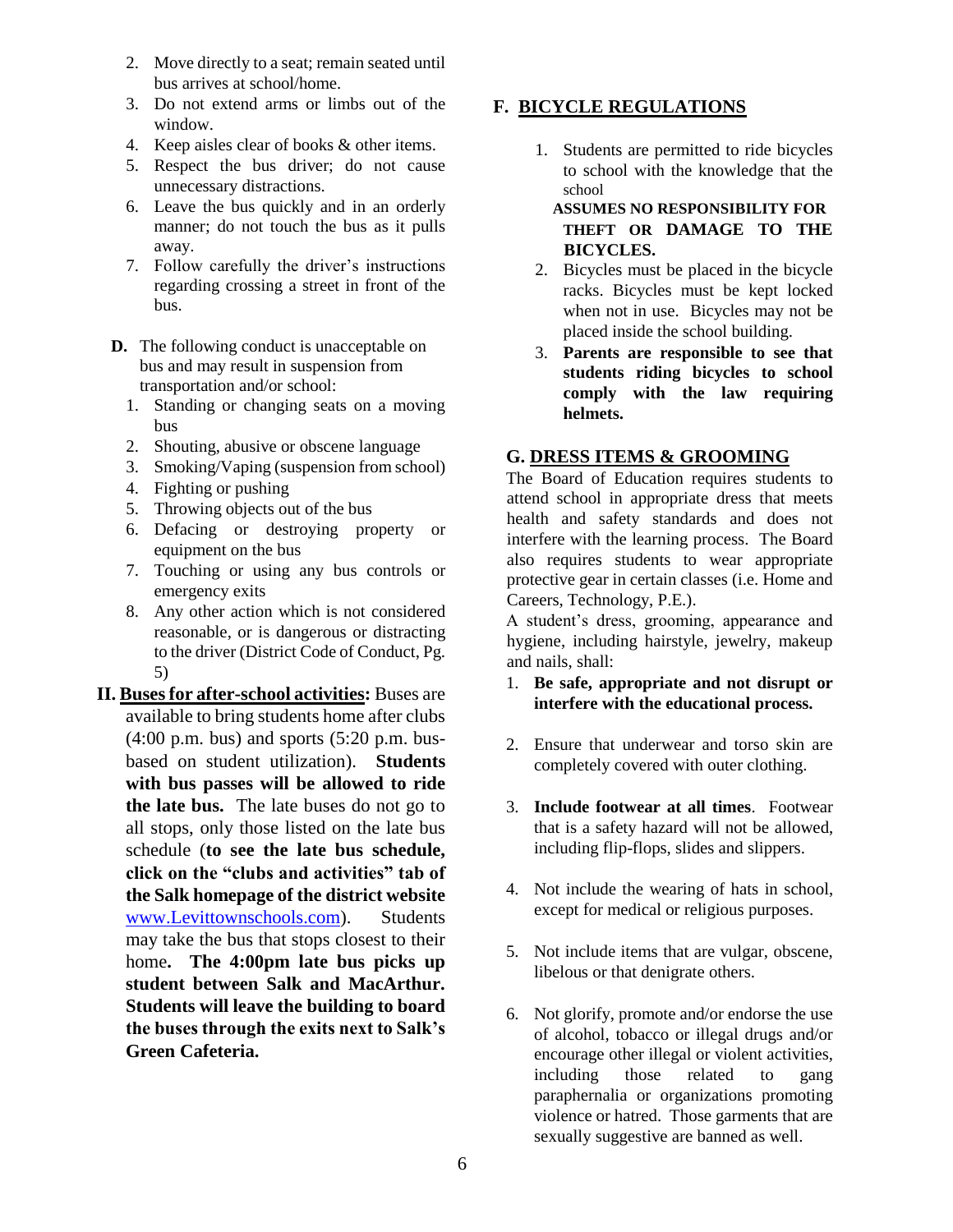**The Superintendent of Schools and other designated personnel shall have the authority to require a student to change his/her attire, should it be deemed inappropriate, according to the above guidelines.** 

### **III. CONDUCT ITEMS**

(District Code of Conduct, Pg 3)

# **A. RIGHTS & RESPONSIBILITIES**

### **1. All students have the right to:**

- A classroom atmosphere that is conducive to learning
- An education which respects their culture, race and socio-economic background.
- Be free from verbal or physical threats of abuse

### **2. Student Responsibilities:**

Students are responsible for . . .

- Taking responsibility for their own learning & behavior
- Getting to school and classes on time every day and being prepared
- Being respectful to all adults and to respect the values and views of other students
- Being positive members of the school community with regard to themselves, others, and property

(District Code of Conduct, Pg. 2)

### **B. Prohibited Conduct**

### **1. WEAPONS, DANGEROUS INSTRUMENTS & EXPLOSIVE/IMPLOSIVE DEVICES**

- Students are forbidden to possess, handle, transmit, or threaten with or discharge/use any object that can reasonably be considered or converted to and/or used as a weapon such as, but not limited to, knives, guns, pellet guns, brass knuckles, fireworks, lighters, tear gas, mace, explosives, pepper gas, bats (other than for athletics), clubs, sticks or other instruments of a bludgeoning type, Chinese stars, razors, projectiles and the like. **Strong disciplinary action and/or referral to police may result.** (District Code of Conduct, Pg. 2.)
- **2.** Obscene gestures or language toward teachers, administrators, supporting staff or

fellow students will not be tolerated and may result in suspension.

**3. Tobacco/Vaping** is not permitted on school property, the school bus, or on school trips and activities. Students violating this rule may be suspended.

### **\*4. The use of alcohol and narcotics is illegal. Police will be notified and strong disciplinary action taken.**

a. The Board of Education of the Levittown School District is committed to the prevention of alcohol, tobacco and other controlled-substance use/abuse.

b. "No person may use, possess, sell or distribute alcohol or other controlled substances, nor may use or possess drug paraphernalia, in or on any building, vehicle or property owned, leased or maintained by the Levittown School District. Furthermore, these controlled substances may not be used at off-campus events if the events are arranged by the school and attended by students."

c. "Additionally, the following persons shall be prohibited from entering school grounds, or school-sponsored events. Any student or adult exhibiting behavior, conduct, or personal or physical characteristics indicative of having used or consumed alcohol or other controlled substances"

d. "A sequential K-12 prevention curriculum provides primary prevention programming intended to prevent or delay the onset of alcohol and other controlledsubstance use by students. Intervention programming is intended to eliminate any existing use/abuse of alcohol and other controlled substances."

e. "Disciplinary measures for students found to have used or to be using, in possession of, selling, or distributing alcohol and/or other controlled substances and for students' possession of drug paraphernalia are outlined in the District's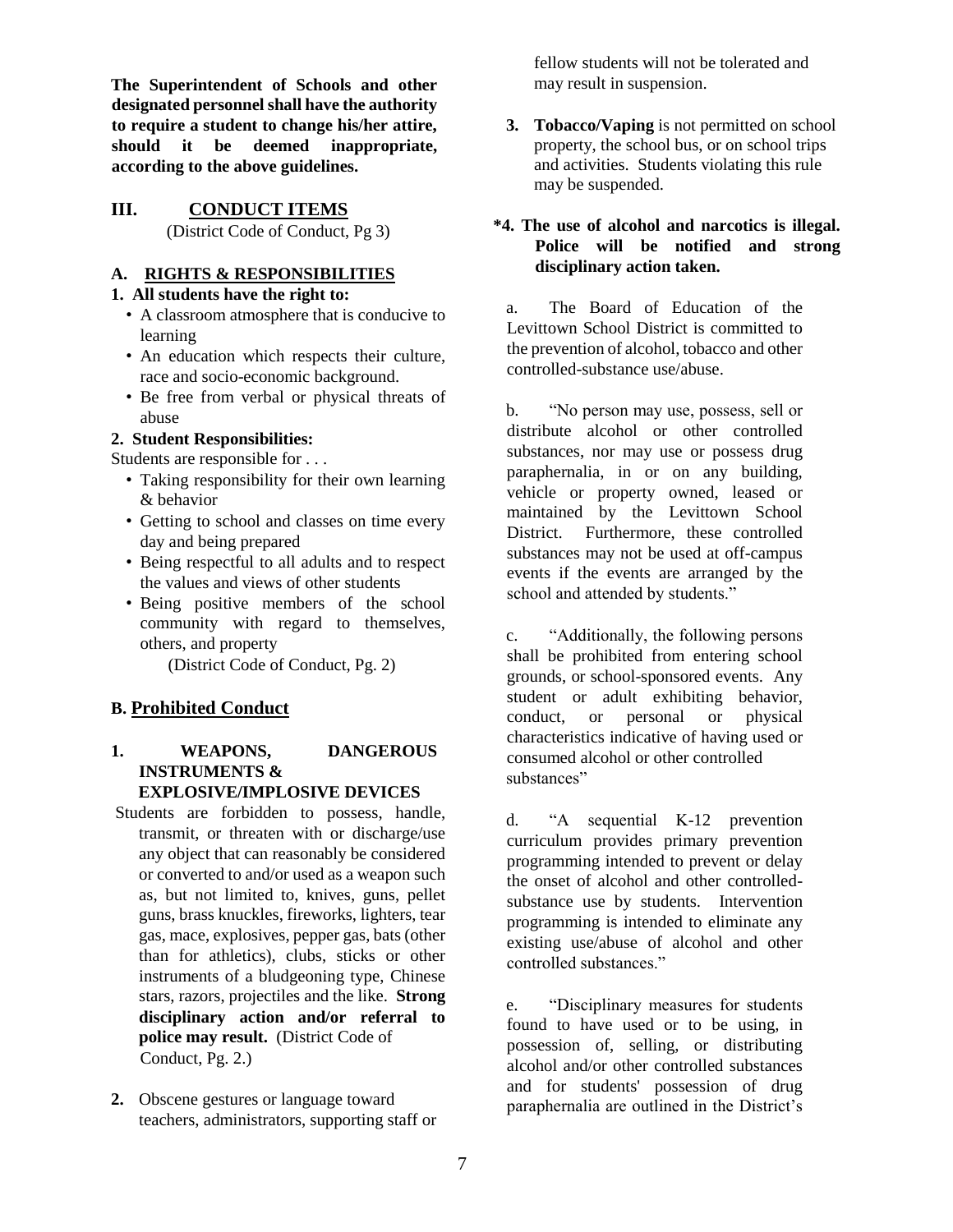policy on Students Rights and Responsibilities."

**5. Cheating** is unacceptable and will result in disciplinary action and a zero on the test/ project/assignment.

> **a. Plagiarism** is cheating and is a form of stealing. Ideas, papers, poems and stories are the property of other people. When you plagiarize, you are stealing these works from others and claiming them as your own. Plagiarism will result in a **zero** for the given assignment and may result in disciplinary action such as detention or suspension.

- **6.** Running, shouting and other disorderly conduct will not be permitted in the halls.
- **7.** Snowball throwing and throwing of other dangerous objects is not permitted on school property at any time. Strong disciplinary action will be taken because of the danger involved.
- **8.** Students are expected to respect other people's property at all times. Stealing will not be tolerated. Also, defacing or damaging another individual's property will result in strong disciplinary action.
- **9.** Personal items such as I-pods, cell phones (\*See District Cell phone policy) and other electronic devices, water guns, toy guns, etc. are not to be brought to school. These will be confiscated and only released to a parent. The district is not responsible for damage to, or loss of, such items. **\****Birthday balloons* are also a distraction to the learning process and **are not permitted** in the building.
- **10.** Gambling/games is not permitted in school. Baseball cards, playing cards, dice, etc. are not to be brought to school. Strong disciplinary measures will be taken.
- **11.** Misbehaving during final exam week will result in suspension from school.
- **12.** In virtually every instance of fighting, the students involved will be suspended.
- **13.** Students are not permitted to visit other schools in the district. Any student trespassing on school property will be subject to serious disciplinary action.
- **14.** Threatening or harassing another individual is unacceptable behavior and will be dealt with severely.
- **15.** Written or verbal ethnic, sexual or racial slurs will be reported to the Superintendent of Schools and serious consequences assigned. This includes the possession of, or contributing to "slam" or "burn" books or doing such activities via inter-net sites (Facebook etc.)

# **16.** Sexual Harassment

Student-to-student sexual harassment is **UNWANTED** and **UNWELCOME** sexual behavior that interferes with the student's life. Sexual harassment is NOT flirting or other behaviors, which are acceptable to everyone involved. **"No," and "Stop" means "Stop!"** Sexual harassment makes at least one person involved feel bad. A female student can be harassed by a male or by another female. A male student can be harassed by a female or another male.

# **a. Inappropriate Student-to-Student Behavior:**

# **Verbal**

- Comments about body parts or rating someone's body
- Sexual suggestion or threats
- Spreading sexual rumors or stories about a person(s)
- Sexual jokes
- Conversations that are too personal
- Insulting comments about sexual preference
- Not stopping any of the above when asked to do so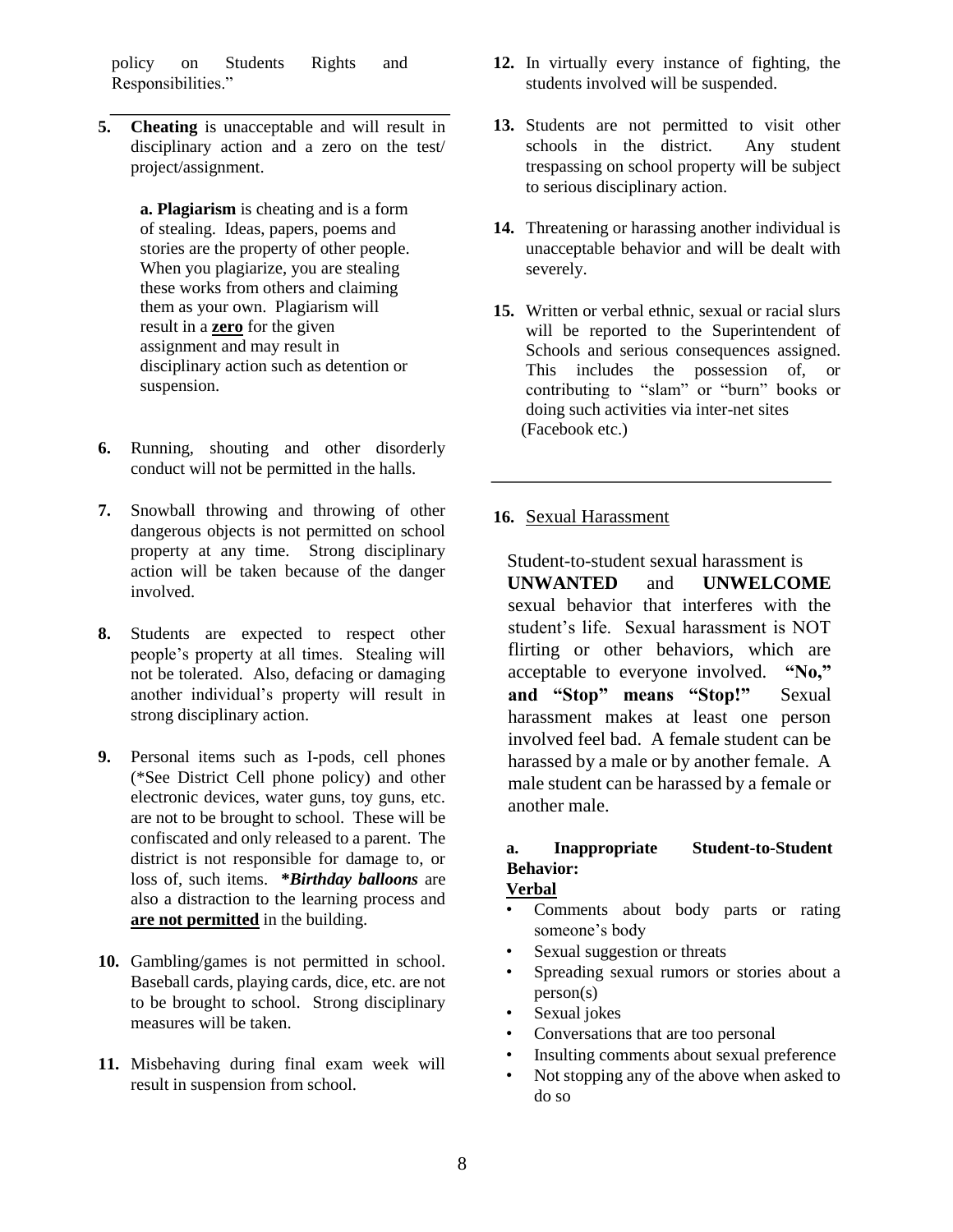### **Visual**

- Staring or pointing at a person's body in a way that is too personal
- Displaying obscene sexual material or placing it in someone's locker or computer
- Writing a person's name along with sexual remarks, suggestions, or drawing in public places
- Making obscene gestures
- Degrading graffiti

### **Physical**

- Grabbing, touching, or pinching a person's body
- Tearing or pulling a person's clothing
- Purposefully bumping or brushing against someone
- Kissing or holding a person against his or her will
- Preventing someone from moving freely

**Students who sexually harass other students are subject to disciplinary action, including a principal's suspension and possible referral to the superintendent.** 

**18. Bullying is:** the repeated intimidation of others by the real or threatened infliction of physical, verbal, written, electronically transmitted or emotional abuse, or through attacks on the property of another. It may include, but not limited to actions such as verbal taunts (including rumor spreading), name-calling and put downs (including ethnically-based or gender-based verbal put downs), and extortion of money or possessions. This may also include actions that occur via internet sites ( Facebook, etc.)

Any student harassed, intimidated or bullied on school property or at school events must report the incident to administration. All complaints will be investigated, and any students responsible may be suspended.

# **IV. DISCIPLINARY PROCEDURES**

(District Code of Conduct, Pgs. 4 – 9)

Any behavior that is determined to be unacceptable may result in the following disciplinary procedures when parental contact has not remedied the concern.

**A. Time-Out Room** – A time-out room will be established to handle students put out of class for major disruption of the normal class activities when student does not respond to teacher intervention.

**B. Detention** – Detention is held Monday through Friday afternoon from 3:00 to 3:45 p.m. Parents are notified by telephone if detention has been assigned. Students may *NOT* go to their lockers after detention. Any student who does not attend an assigned detention will receive 2 days detention.

**C. In-School Suspension** – A recurrence of a single offense will result in in-school suspension. The student will spend the school day working on assignments in a closed setting. All school privileges are suspended for that day and the student will eat lunch separately from the other students. Parents are always notified with a telephone call and a letter when this suspension is necessary. Students who have been assigned "ISS" are required to *bring their own lunch.* **Students serving ISS may not participate in after-school activities.**

**D. All Out-Of-School Suspensions** will be accomplished in accordance with Section 3214 of the N.Y.S. Education Law. Parents are always notified with a telephone call and a letter when this suspension is necessary. **Students on suspension are not allowed on school grounds and are barred from school activities for the duration of the suspension** 

# **V. LOST ITEMS**

Lost or found articles should be reported at once to the Main Office. Lost books can be replaced through the teacher or department chairperson. Textbooks are issued by number through the subject-area teacher. **Any student who does not return the numbered textbook and/or lock that was issued to him/her, is responsible for paying for them.** If a student loses something, please make certain that he/she has checked with the Main Office or the Lost & Found Bin outside the Health Office.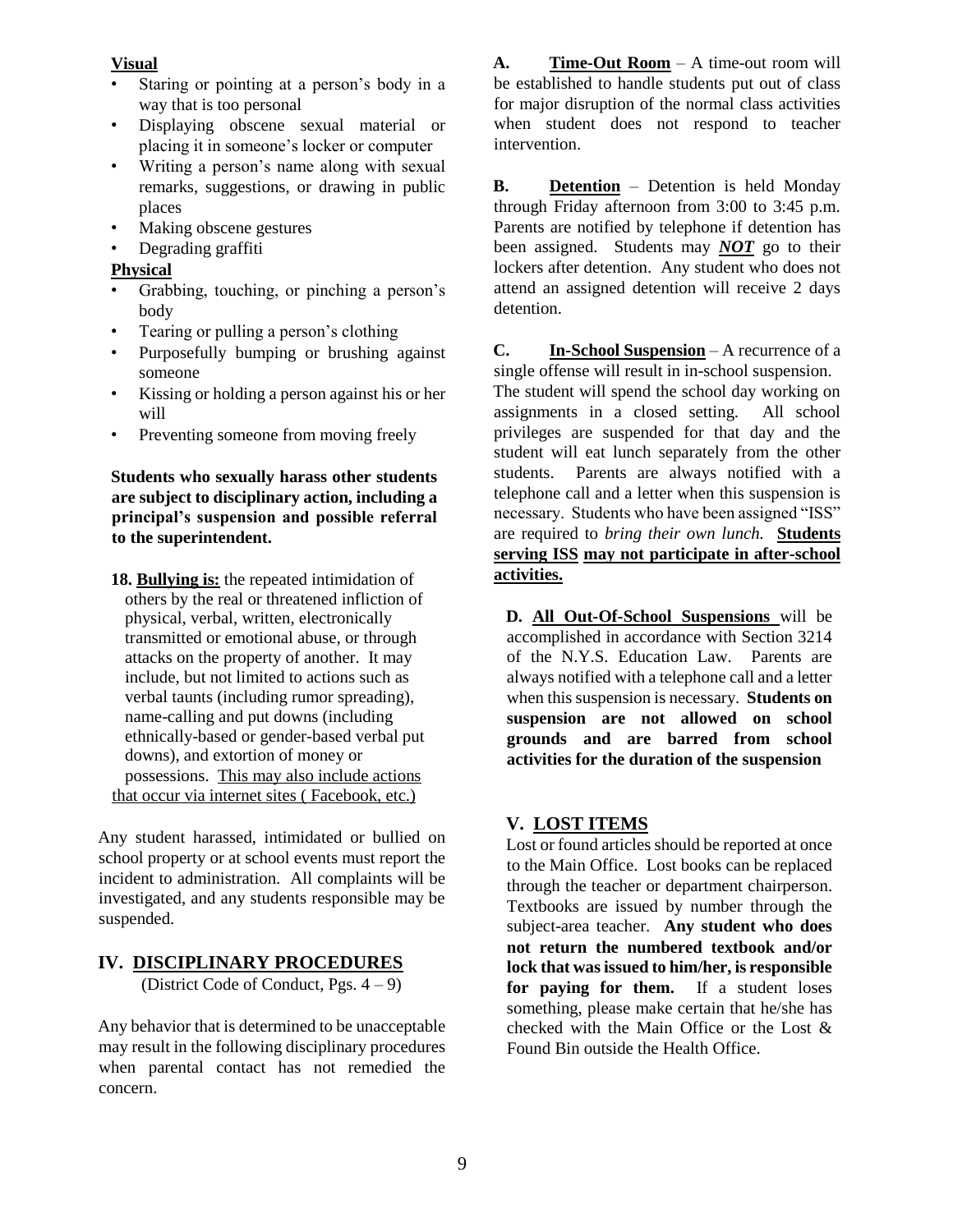# **VI. HEALTH SERVICES**

**A.** A full-time nurse-teacher and the school physician provide the health services to all middle school students.

**1.** In the event of a serious accident, parents will be notified immediately. It is very important that the Attendance Office have **updated telephone numbers** on file at all times. Students who request to go to the Health office must have written permission from the classroom teacher.

**2.** The New York State Education Law requires that all students new to the district and all 7<sup>th</sup> graders have a physical examination. Public Health Law requires that all entering  $7<sup>th</sup>$ graders **must** also have the series of three inoculations, which immunizes against Hepatitis B.

**B. Medication** – Self-medication is not permitted. Parents are encouraged to administer medication before school when possible. When medication is needed under special circumstances, parents should contact the school nurse-teacher.

# **C. Excuse from Physical Education Class** –

When a parent requests that a student be excused from Physical Education classes for one day, the student will take his/her note to the nurse. Beyond two days, a written statement from your doctor is required.

**D. Dental Recommendations** – A dental report, due in the health office by October, is required in Grade 7. Health counseling and interpretation of health findings are available to every student through the school nurse-teacher and school physician.

**E. Immunizations** – In accordance with New York State Public Health Law (Article 21, Chapter 443), as of July 1, 1980, NO CHILD

WILL BE ADMITTED TO SCHOOL OR ALLOWED TO ATTEND SCHOOL without appropriate certification of immunizations against the following: Diphtheria, Poliomyelitis, Measles, Rubella and Mumps.

# **VII. THE INSTRUCTIONAL PROGRAM**

**A. Student Program Changes** – Placements are made by the administrative staff with the best interests of the student in mind and will not be changed lightly. Changes in student programs to balance class size may occur. Teacher changes are occasionally necessary as well.

**B. Placement** – The criteria for placement in 7 th and 8 th grade honors classes is an 85% average for the previous year, in addition to teacher recommendation. Only accelerated 7<sup>th</sup> grade math and science students are eligible for 8th grade honors in these subjects.

As per school district policy, **only Advanced Placement and college-level courses** are weighted. Honors-level classes, although still offered, will not be weighted when calculating the student's cumulative average on high school transcripts.

# **C. Homework**

1. Students at the middle school level should expect daily homework assignments ranging from one to two hours, depending upon the individual program.

2. Students are encouraged to develop good study habits by budgeting their time properly, reading independently, and using a suitable place to study in the home.

3. **When students are absent for three days or less, it is their responsibility to make up missing assignments and tests.** For longer absences when class work is needed, please contact the Guidance Department at 520-8470, ext. 120.

**a. Work will NOT be provided for illegal absence due to family vacation. (**District Attendance Policy, Page 4.)

**D. Tests – Weekly or Bi-Weekly** - In order to assist students in balancing their work load, the faculty follows as a general guideline, an odd/even testing schedule. This schedule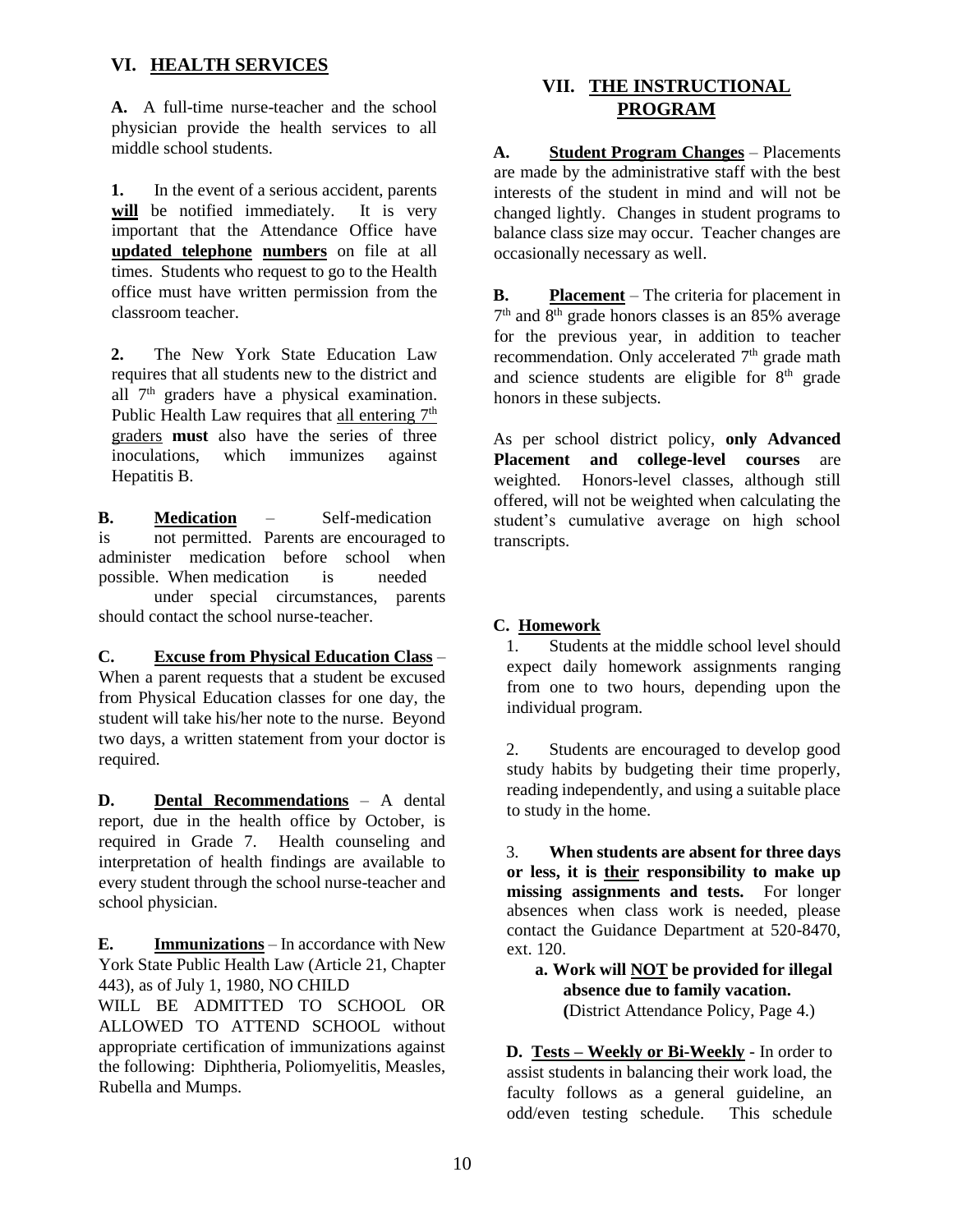applies only to full-period exams, not to quizzes. The schedule guideline is as follows:

| <b>ODD DAYS</b> | <b>EVEN DAYS</b>                          |
|-----------------|-------------------------------------------|
| Math            | Science                                   |
| English         | Social Studies                            |
|                 | Second Language Technology Music Fam. and |
| Con. Science.   |                                           |
| Health          | Art                                       |

**E. Final Exams** – Any student who is absent for a final exam must bring a doctor's note in order to take a make-up exam. Failure to take such exams will result in a zero grade on the test. Absence from a Regents or Proficiency Exam for any reason disqualifies the student from receiving Regents credit.

**F. Interim Reports** – As a supplement to report cards, progress reports are sent to parents of all students. They are mailed directly to the home at the approximate midpoint of each marking period. Parents are urged to contact their child's teacher or guidance counselor as soon as possible to discuss any problems brought to their attention.

**G. Report Cards** – Report cards are issued four (4) times each year (approximately every 10 weeks of school). Parents are urged to discuss the report card with their youngster. Attention should also be given to the class attendance and comments.

**H. Make-Up Work** – If absences occur at the end of a grading period, an *incomplete* may be given on the report card. All incomplete work must be made up within 10 days. "Incomplete" will be removed after ten days to reflect the grade achieved. Work not made up will be averaged as zero and can result in a failure for that marking period.

**I. Parent-Teacher Conference** – These conferences are scheduled upon the request of either parent or staff. If parents feel their child may be experiencing some problem in a particular class, they should contact the teacher. **J. Honor Roll** – The Jonas Salk Honor Roll is posted at the end of each marking period. Sixth graders are eligible after the third quarter.

**a. For HIGH HONORS** – an average of 90 or over and no grade less than 80is required.

**b. For HONORS** – an average of 87 and no grade lower than an 84.

# **K. NATIONAL JUNIOR HONOR SOCIETY**

The National Junior Honor Society is a national organization dedicated to recognizing outstanding students. To be selected for membership is an achievement in which one may take great pride. Students will be selected after the midyear in seventh and eighth grade. Membership is based on these qualifications:

1. (a)  $7<sup>th</sup>$  Grade Academic Requirement -

•

- A 92% cumulative average, including grade 6, including final exams.
- (b)  $8<sup>th</sup>$  Grade Academic Requirement
	- Maintenance of a 92% cumulative average including the grades from prior years, including final exams.
- 2. Demonstrate the positive aspects of (a) citizenship, (b) leadership, (c) character, and (d) service in their daily lives.
- 3. Members must maintain the standards under which they are inducted.
- **L. CLUBS -** There are many exciting and fun activities available at Salk. Membership in clubs is open to all Salk students. A Club Fair will be held near the end of September every year to introduce Salk's newest students to the clubs available. A list of clubs and when they meet will be available on the district's web-site.
- **\* Clubs will be dismissed when the late bus arrives. Parents wishing to pick students up early must come to the Main Office.**